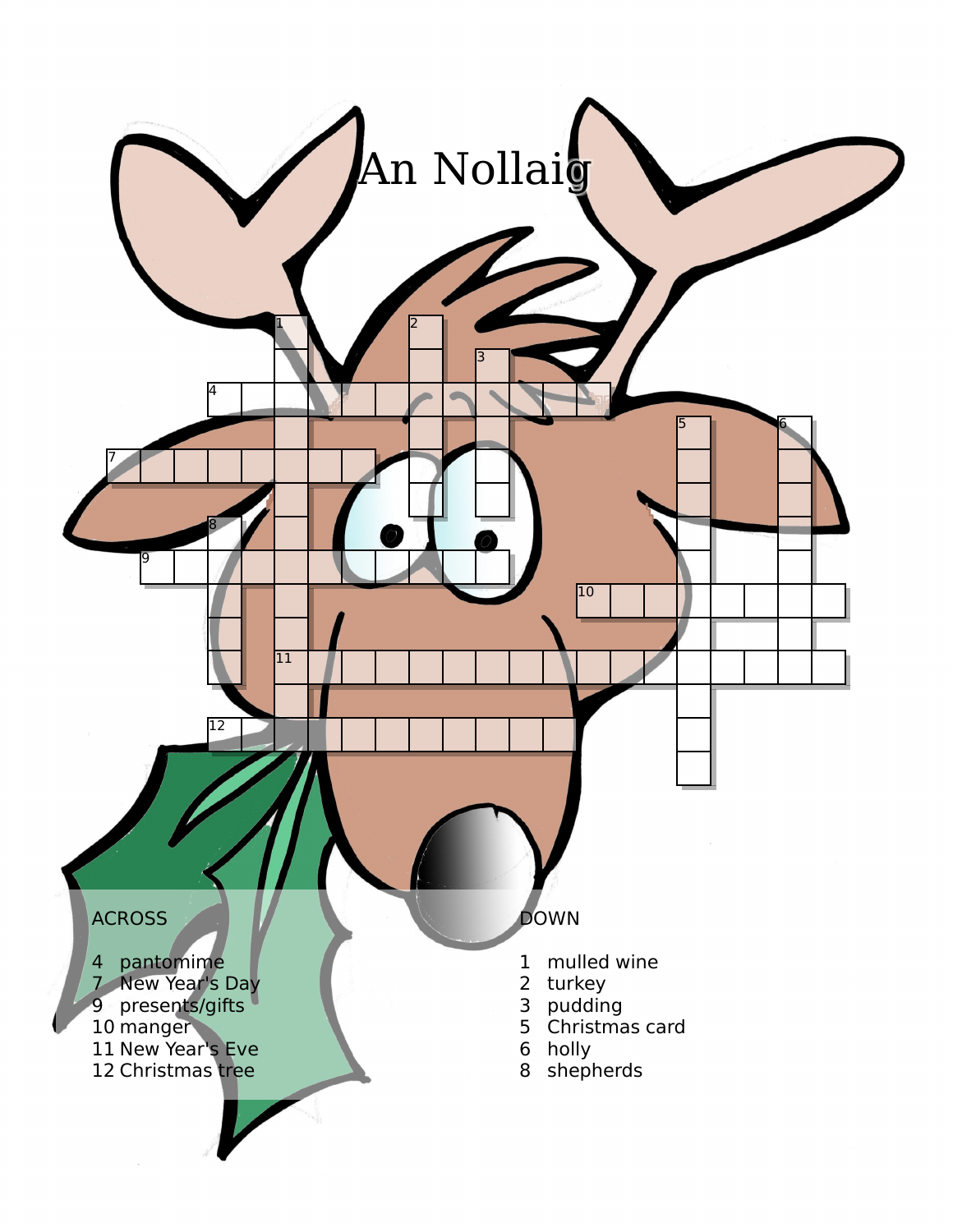## An Nollaig



## ACROSS

- pantomime
- New Year's Day
- presents/gifts
- manger
- New Year's Eve
- Christmas tree

## DOWN

- mulled wine
- turkey
- pudding
- Christmas card
- holly
- shepherds